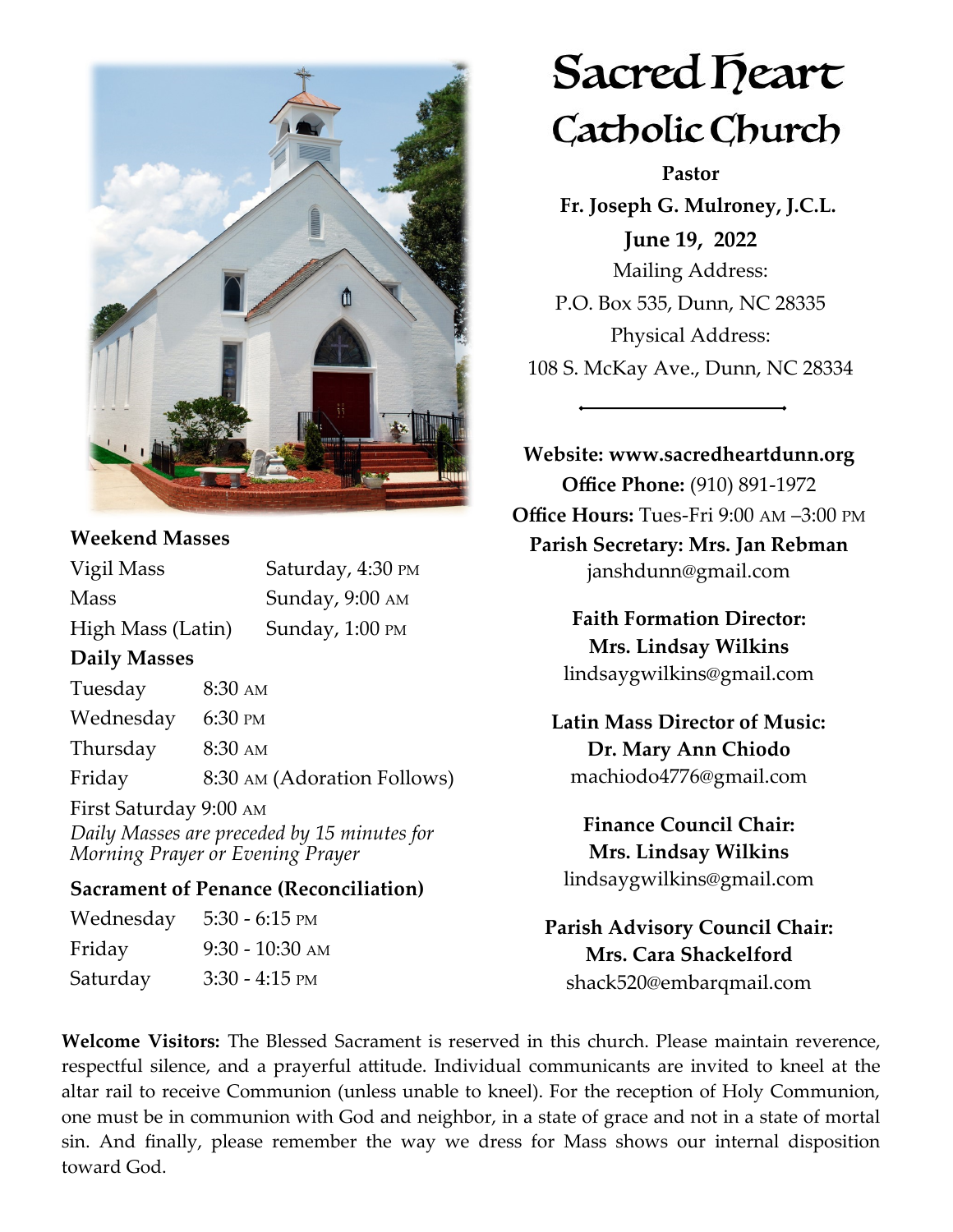## **Mass Intentions**

**Saturday, June 18 4:30 PM Mass +Fr. Michael Jordan Former Pastor at Sacred Heart 1986-1992**

**Sunday, June 19**

**9:00 AM Mass People of Sacred Heart 1:00 PM Mass Living & Deceased Fathers Of the Parish**

> **8:30 AM Mass +Brendan Johnson (Willie Johnson)**

**Tuesday, June 21**

**Wednesday, June 22**

**Thursday, June 23**

**Friday, June 24**

**Saturday, June 25**

**Sunday, June 26**

**People of Sacred Heart** 

**8:30 AM Mass +Nolton & Glenda Krings (The Rettig Family)**

**6:30 PM Mass +George Paul Ewanich (Colton & Sophia Lowder)**

**4:30 PM Mass +Edward Fleming (The Fleming Family)**

**People of Sacred Heart 1:00 PM Mass Shawn Sparrow (The Sparrow Family)**

# **Altar Flowers**

**The altar flowers this weekend are** 

**Donated by**

**A Family in the Parish**

# **Special Offerings**

Call Jan Rebman at (910) 891-1972 to arrange for a Mass Intention, Candle Lighting, or Altar Flowers.

**Suggested Donation:**

| <b>Mass Intention</b> |
|-----------------------|
| Sacred Heart Candle   |
| Sanctuary Candle      |
| Altar Flowers         |
|                       |

**Mass Intention \$10.00 Sacred Heart Candle \$20.00 Sanctuary Candle \$40.00 Altar Flowers \$45.00**

# **Parish Stewardship**

#### **Church Support**

**Donate by Mail:** P.O. Box 535, Dunn, NC 28335 Make checks payable to Sacred Heart Church **Donate Online: Visit our website at www.sacredheartdunn.org**

**Offertory received for last weekend**

#### **4:30 PM**

| <b>First Collection</b> | \$1,239.00 |  |
|-------------------------|------------|--|
| $9:00 \text{ AM}$       |            |  |
| First Collection        | \$737.00   |  |
| 1:00 PM                 |            |  |
| First Collection        | \$1,011.00 |  |
| <b>Totals</b>           |            |  |
| <b>First Collection</b> | \$2,987.00 |  |
| Donations               | \$1,787.46 |  |

## **Parish News**



**What gifts do you have to share with your parish?** Consider giving your time and talent by volunteering for one of the following ministries: Altar Server, Collection Counter, Faith Formation Teacher, Ministry Fair, Gardening, Gift Bearer, Lector, Music Ministry, Respect Life Group, Social Media/ Advertising, Usher, Young Adults Group, Youth Group Leader/Speaker, **Bereavement Committee**  and Church Decorating For Christmas and Easter. **If you are already on the Bereavement Committee, please sign up again so we have updated information.** Prayerfully consider how you can give back to the parish, and sign up at the Ministries Fair after

**Altar Server Day of Reflection.** Altar servers—both current and prospective—will have a day of reflection on Saturday, June 25th, at 10:15 AM in the parish hall. The reflection day will end at 12:45. Snacks and lunch will be provided.

the Masses on June 25th and 26th.

**Second Collection next weekend, June 25th & 26th for Peter's Pence.** This collection enables the Holy Father to respond with emergency financial assistance to requests to aid the neediest throughout the world.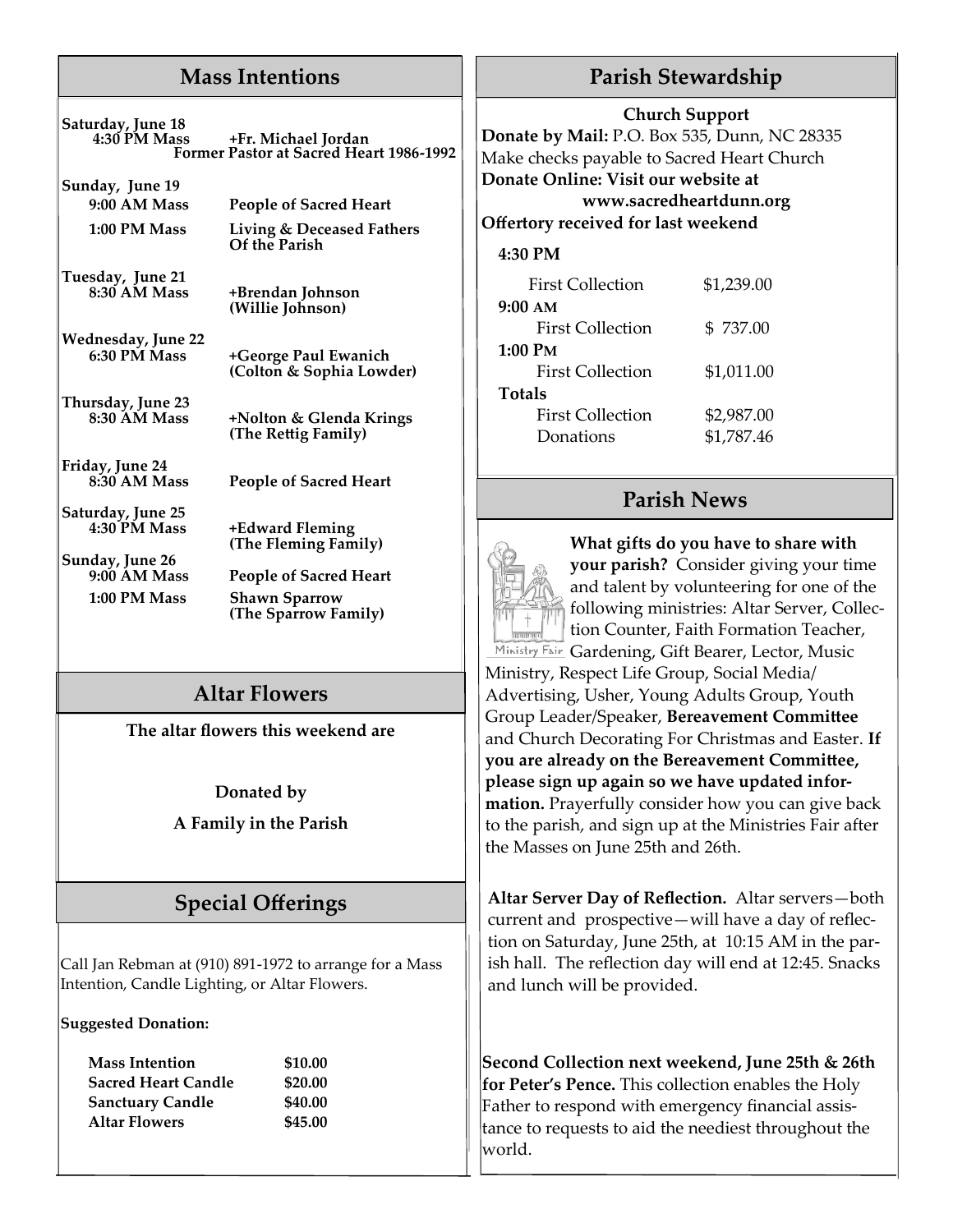## **Sacraments**

#### **SACRAMENT OF BAPTISM**

Infant Baptism: Congratulations on the birth of your child! Please contact Fr. Mulroney if you would like your baby baptized. It is strongly advised that infants be baptized within one month of birth.

**Adult Baptism/Reception into the Church**: Those adults who would like to become Catholic should contact Fr. Mulroney, whether they are previously baptized or not. We pray that you join the One, Holy, Catholic and Apostolic Church!

#### **FAITH FORMATION (CATECHESIS) FOR THE SACRAMENT OF HOLY COMMUNION**

Classes to prepare children for the Sacraments of Penance and First Holy Communion meet on Sundays (September-May), from 3:30 PM - 4:15 PM.. For more information and registration, please contact Lindsay Wilkins at lindsaygwilkins@gmail.com

#### **SACRAMENT OF CONFIRMATION**

Sursum Corda ("Lift up your hearts") is our parish youth group for teenagers. It meets on Friday evenings from 6:30-9:00 (during the school year) and serves as a catechetical opportunity for those age 13 through senior year in high school who are preparing to receive the Sacrament of Confirmation (a two-year program). Those who have already been confirmed are also welcome to attend. There is lots of fun, faith, and food. For more information and registration, please contact Jen Convery at [jenniferconvery83@gmail.com.](mailto:jenniferconvery83@gmail.com)

**All adult Catholics should be confirmed.** If you are an adult and have not been confirmed, please call Fr. Mulroney at 910-891-1972.

#### **SACRAMENT OF MATRIMONY**

Fr. Mulroney provides spiritual preparation for the reception of the Sacrament of Matrimony. Preceding the marriage, the Diocese of Raleigh mandates a six-month period of preparation. Please contact Fr. Mulroney to ask about receiving this Sacrament.

#### **SACRAMENT OF THE ANOINTING OF THE SICK (LAST RITES)**

Please contact the parish office to advise of an illness or hospitalization. The Sacrament of the Anointing is offered when a Catholic is: in an emergency health situation; in danger of death; scheduled for surgery; or suffers chronically in any way. Please notify Fr. Mulroney to arrange for the reception of this Sacrament.

# **Mass Readings Week of June 19th**

Sunday: Gn 14:18-20/Ps 110:1, 2, 3, 4 [4b]/1 Cor 11:23-26/ Lk 9:11b-17

Monday: 2 Kgs 17:5-8, 13-15a, 18/Ps 60:3, 4-5, 12-13/ Mt 7:1-5

Tuesday: 2 Kgs 19:9b-11, 14-21, 31-35a, 36/Ps 48:2-3ab, 3cd-4, 10-11/Mt 7:6, 12-14

Wednesday: 2 Kgs 22:8-13; 23:1-3/Ps 119:33, 34, 35, 36, 37, 40/Mt 7:15-20

Thursday: Vigil: Jer 1:4-10/Ps 71:1-2, 3-4a, 5-6ab, 15ab and 17/1 Pt 1:8-12/Lk 1:5-17

Day: Is 49:1-6/Ps 139:1b-3, 13-14ab, 14c-15/Acts 13:22-26/ Lk 1:57-66, 80

Friday: Ez 34:11-16/Ps 23:1-3a, 3b-4, 5, 6 [1]/Rom 5:5b-11/ Lk 15:3-7

Saturday: Lam 2:2, 10-14, 18-19/Ps 74:1b-2, 3-5, 6-7, 20-21/ Lk 2:41-51

## **Please Remember in Prayer...**

We pray for members of our parish who are sick:

**George Convery, Eileen Rettig, George Glover, Larry Johnson, Jacque Luke, Travis Ballard**

And for the people serving in the Armed Forces:

#### **Pfc Ian Qualls—US Army LCpl Kenzie Qualls—USMC**

*Thank you for continuing to notify the office to keep our prayer list up to date.*

# **Candles**

**The Sanctuary Candle will burn for the next 14 days in Memory of Louis Sievers**

**The Sacred Heart Candle will burn for the next 7 days In Memory of Theresa Laurito Terwilliger**

# **Prayer Chain**

If you or someone you know is in need of prayer, please call our Parish Secretary, Jan Rebman, and request to be included in the parish Prayer Chain.